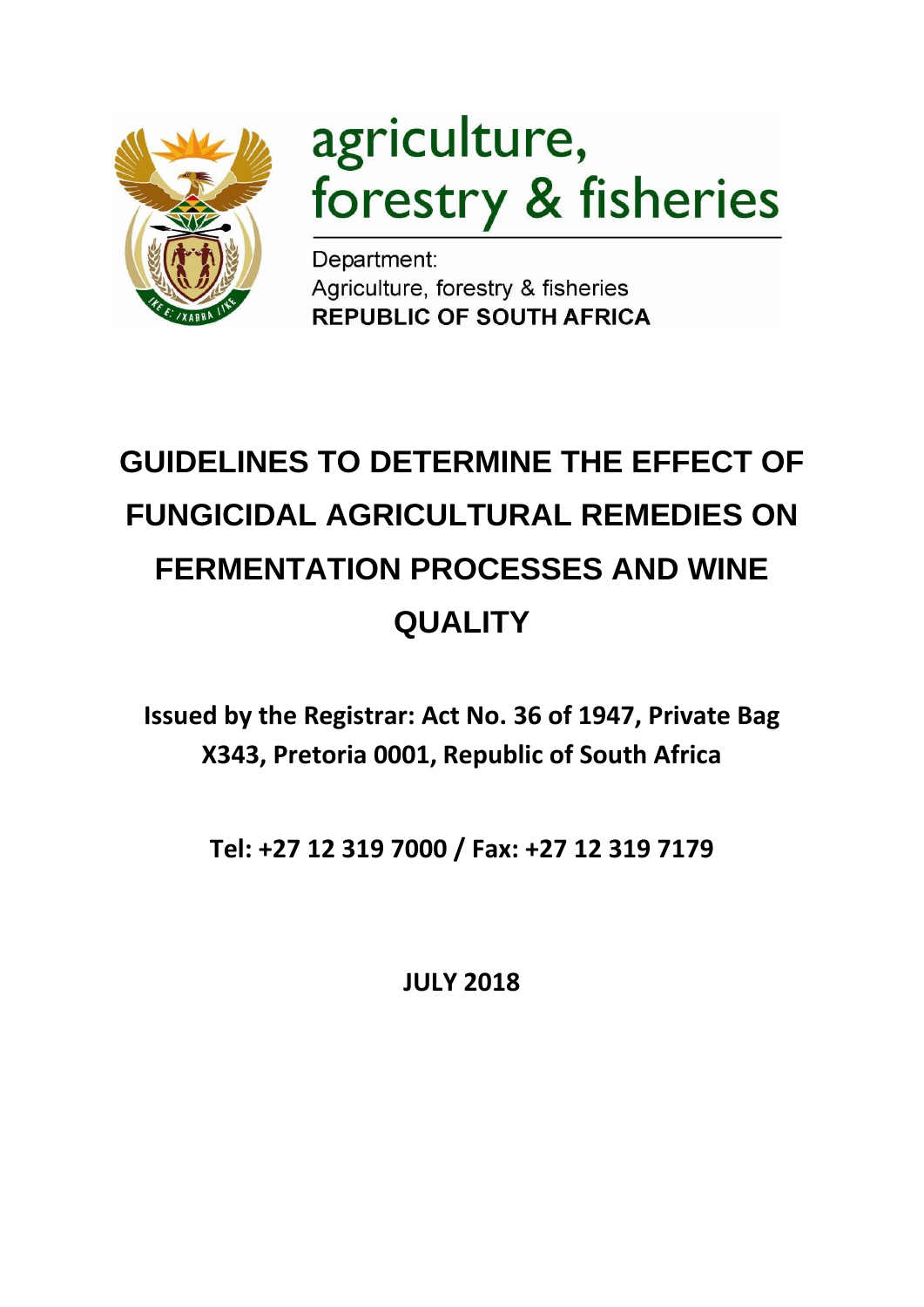#### **Scope**

These guidelines describe the procedure to evaluate the unintentional effects of fungicidal and including bio-fungicides products, on the fermentation processes and final wine quality in accordance with Act No 36 of 1947 as issued by the Registrar (2016), Department: Agriculture, Forestry & Fisheries of the Republic of South Africa. These guidelines supersede any guidelines published before by the office of the Registrar and shall be implemented effective from the 1<sup>st</sup> of September 2018.

Trials are required for a product containing an active substance known to have caused unintentional effects, or chemically similar to one known to cause unintentional effects on fermentation processes and final wine quality and refer to the following categories of plant protection products intended for application on wine grapes after flowering:

- any fungicide containing a new active ingredient that is not yet registered for use on winegrapes.
- any new formulation(s) or a generic of a registered product(s) where the PHI is 7 days or less.

#### **1. Experimental field trial design**

Experimental field trials should be designed as set out in the "Guidelines on residue study requirements for registration of agricultural remedies and setting of maximum residue limits (MRL's) in South Africa" in Act No 36 of 1947 as issued by the Registrar (2016), Department: Agriculture, Forestry & Fisheries of the Republic of South Africa, except that treatments must be replicated as indicated herein.

#### **2. Grape cultivars**

Experimental trials should be performed on commonly grown *Vitis vinifera* crops, from both white and red varieties from any winemaking region. All field trials should be conducted on healthy grapes. It is not advised to use fragrant cultivars such as Bukkettraube, Muscat d' Alexandrie and Gewürtztraminer as these cultivars could mask possible negative effects of the chemical agent on the wine quality.

2.1. White cultivars that can be used are: Chenin Blanc, Cape Riesling, Colombar or Clairette Blanche.

2.2. Any red cultivars can be used.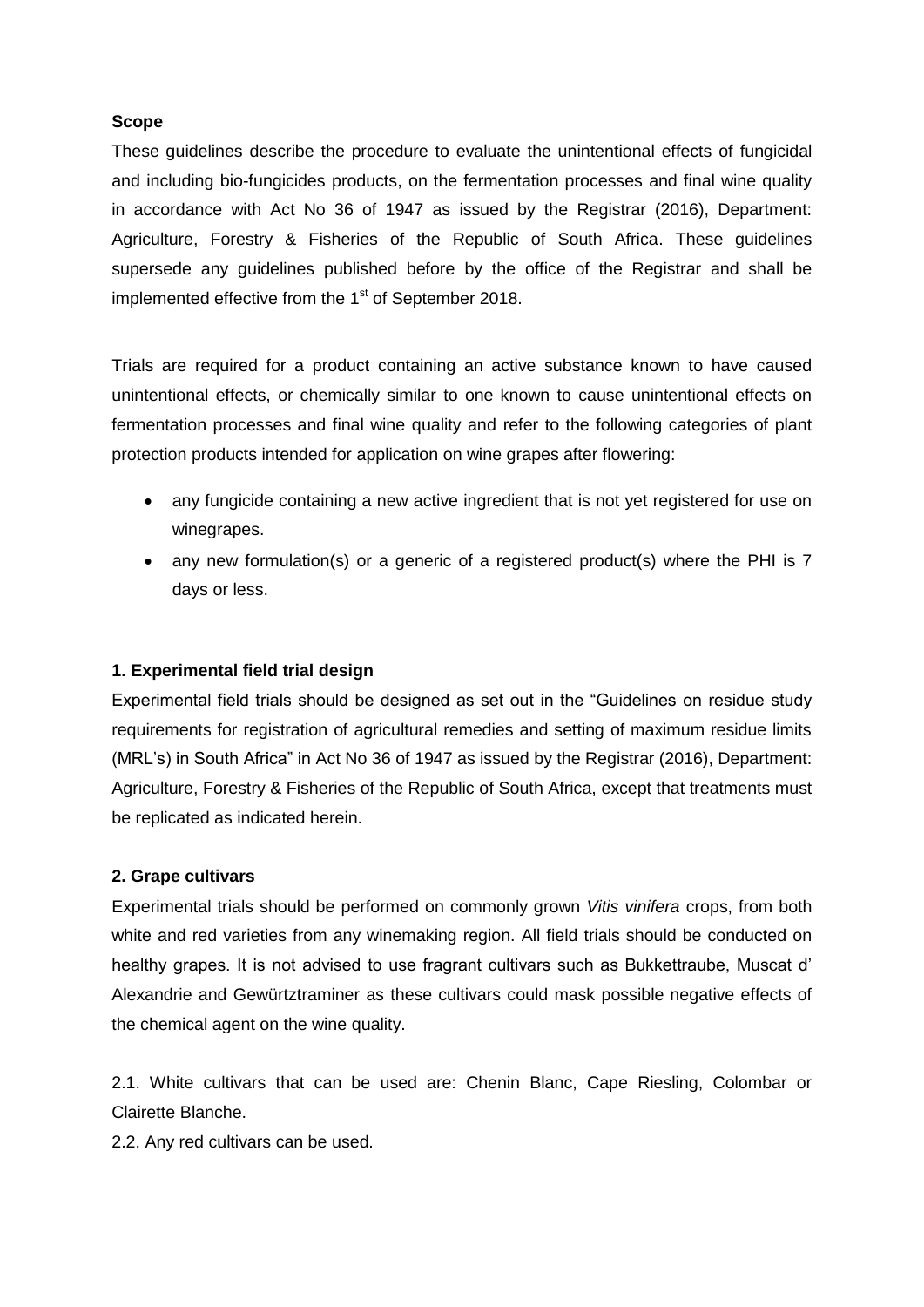Optimum ripeness or degree of ripeness of the grapes can be ascertained by sending samples to a laboratory capable of analysing the sugar and total acidity content prior to harvesting.

#### **3. Sample requirements**

Each experiment must include a control / reference sample and a treatment:

- 3.1. The control must be untreated or treated with a known / registered agent.
- 3.2. The treatment must be applied at the highest rate and the maximum number of applications with the shortest application intervals and up to the shortest pre-harvest interval indicated on the product label (cGAP).
- 3.3. Each treatment, as well as the control, must have at least three (see Annex A).
- 3.4. A random sample of minimum 2 x 22 kg healthy grapes for each replicate must be taken, i.e. a total mass of 44 kg grapes per replicate and 264 kg per treatment used for the wine making.

#### **4. Vinification process**

Wine quality must be monitored by a suitably qualified laboratory.

- 4.1. Grape must from the different treatments must be analysed for Sugar, pH, Total Acidity (TA).
- 4.2. White and red wines must be made according to a standard winemaking protocol using commercial active dried wine yeast (ADWY) *Saccharomyces cerevisiae* such as VIN 7, VIN 13 for white and WE372 red wines, respectively.
- 4.3. The progress of the alcoholic fermentation must be monitored throughout the fermentation process until fermentation is complete.
- 4.4. Malo-lactic fermentation status in red wines must be measured using paper chromatography.
- 4.5. The bottled wines made from the different treatments must be analysed for the following parameters:
	- Total sugar
	- Alcohol concentration
	- $\bullet$  pH
	- TA
	- Volatile acidity (VA)
	- $\bullet$  SO<sub>2</sub>
	- Optical Density 420, 520, 620 ()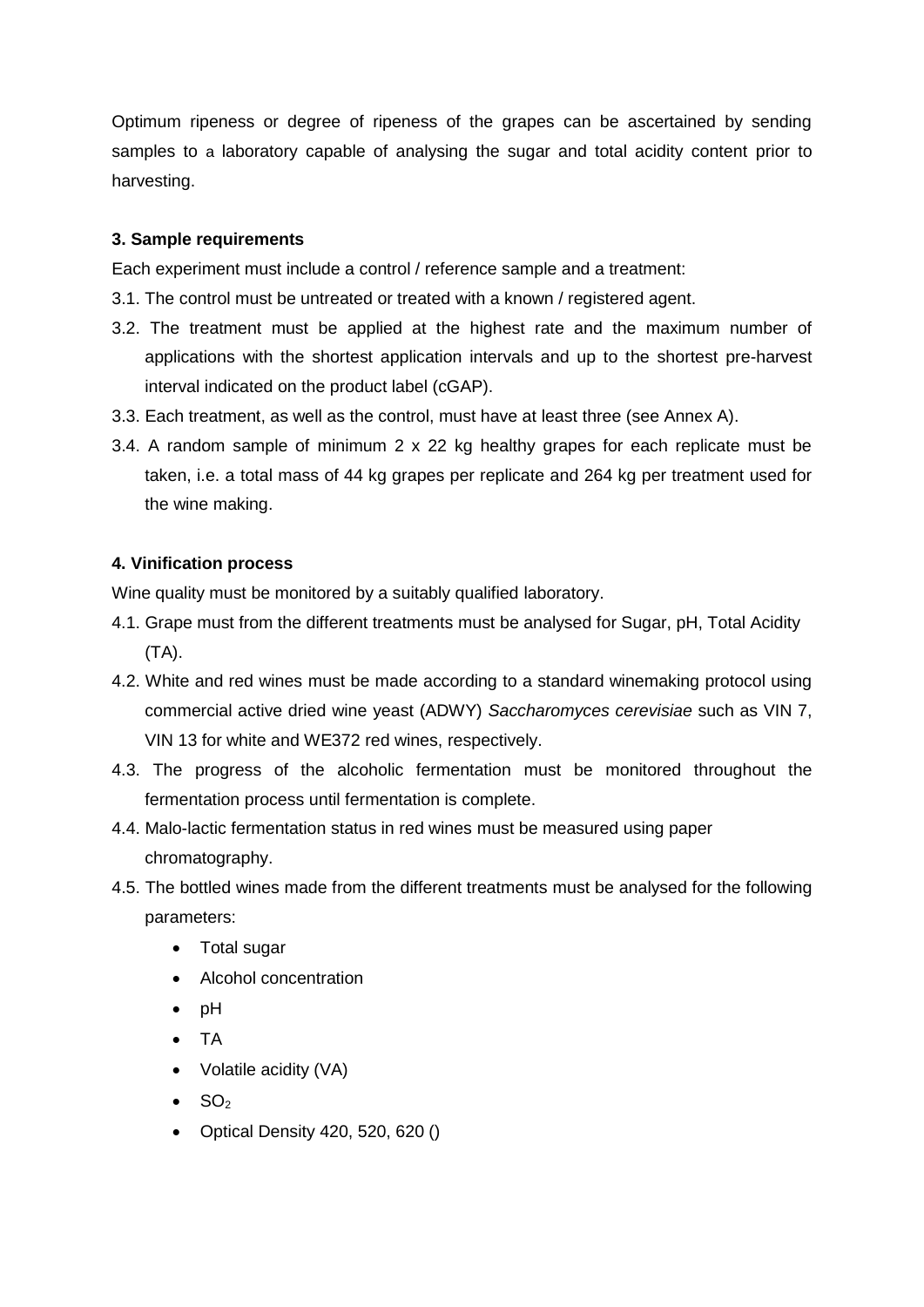#### **5. Laboratory-scale fermentations**

Laboratory-scale fermentation studies must be conducted on grape must from one white and one red grape variety using 4 representative yeast strains (for example: VIN13 plus 3 other appropriate strains for white and WE372 plus 3 other appropriate strains for red wines).

- 5.1. Two litres of grape must from the control/reference and the treatments must be divided into 250 mL aliquots.
- 5.2. The ADWY should be rehydrated and inoculated according to the manufacturer's instructions.
- 5.3. The fermentations should be monitored by weighing the bottles every second day to determine the CO2 weight loss and continued until there is no further weight loss.

#### **6. Sensory evaluation**

The sensory quality of the wines produced must be evaluated by a panel of between 6-10 judges 4-5 months after bottling. The treated wines must be compared to the control/reference wine with regards to any "off-odours", "wine foreign" or "chemical taint" attributes. The intensity of the detected attributes will be further assessed by making use of a 10 cm unstructured line-scale where the type of differences will be quantified.

#### **7. Results**

The results should be reported in a systematic format which includes the analyses and evaluations conducted.

#### **References**

Anonymous (2016). Act No. 36 of 1947, Department of Agriculture, Forestry and Fisheries of the Republic of South Africa, pg 1 – 36.

Anonymous (2002). Methods of analyses for wine laboratories. South African Wine Laboratories Association (SAWLA).

OEPP/EPP (2010). EPPO Standard PP 1/268 (1) Study of unintentional effects of plant protection products on fermentation processes and characteristics of wine. Bulletin OEPP/EPPO Bulletin 40, 260–265.

OEPP/EPP (2014). EPPO Standard PP 1/242 (2) Taint tests. Bulletin OEPP/EPPO Bulletin 44(3), 284–291.

OEPP/EPP (2014). EPPO Standard PP 1/243 (2) Effects of plant protection products on transformation processes. Bulletin OEPP/EPPO Bulletin 44(3), 292–293.